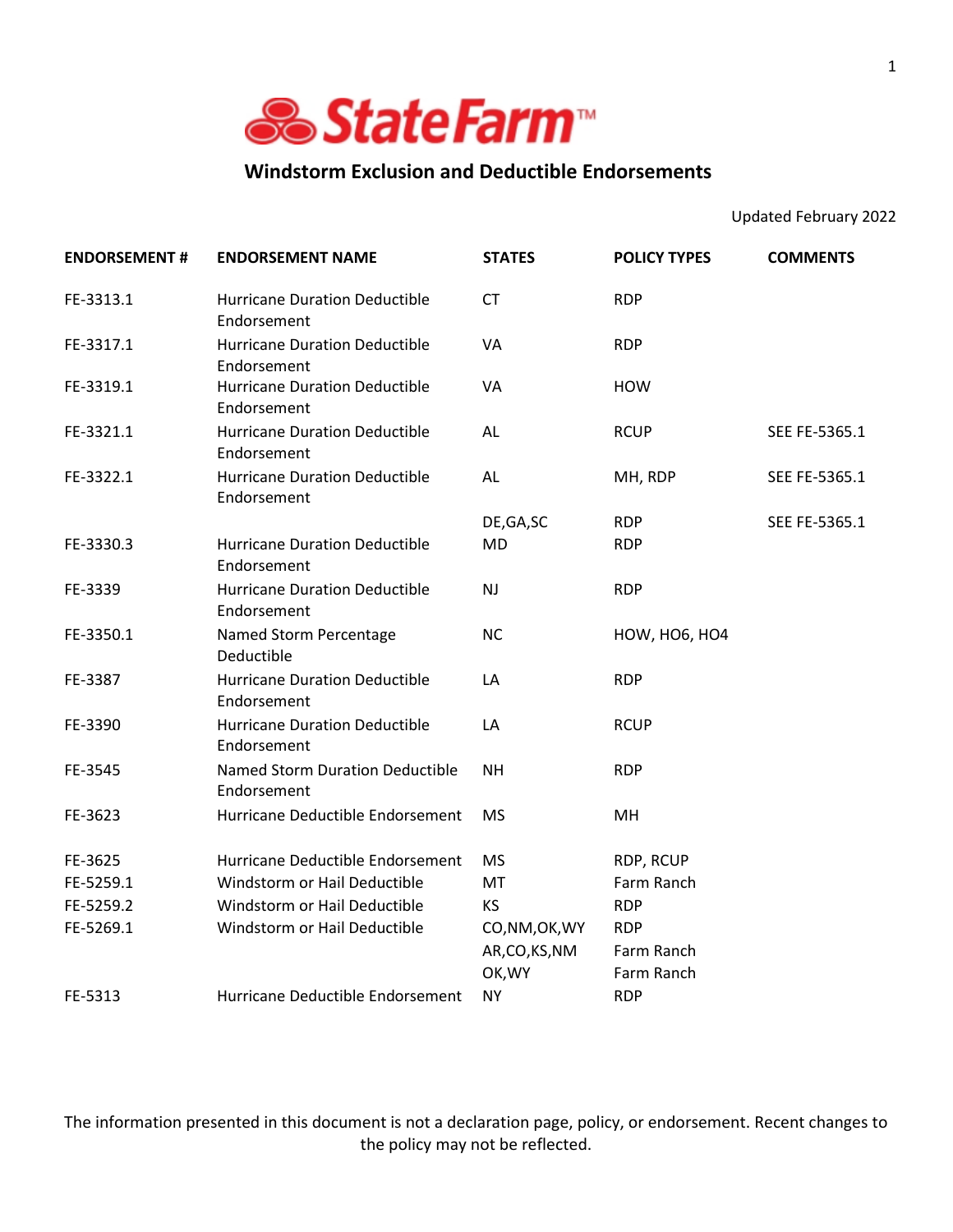| FE-5314.2                               | <b>Residential Hurricane Coverage</b><br>Endorsement *Note: this form<br>provides coverage subject to<br>conditions | HI                    | RDP, RCUP       |
|-----------------------------------------|---------------------------------------------------------------------------------------------------------------------|-----------------------|-----------------|
| FE-5315                                 | Windstorm of Hail Exclusion<br>Agreement Endorsement                                                                | <b>TX</b>             | MН              |
| FE-5365.1<br>** GOES WITH FE-<br>3322.1 | Hurricane Deductible Information<br>Message Endorsement                                                             | <b>SC</b>             | <b>RDP</b>      |
| FE-5395.1                               | Hurricane Percentage Deductible                                                                                     | <b>NC</b>             | <b>RDP</b>      |
| FE-5423                                 | Wind, Hail, Tornado, Hurricane and<br><b>Tropical Storm Exclusion</b>                                               | FL.                   | <b>RDP</b>      |
| FE-5657                                 | <b>Hurricane Duration Deductible</b><br>Endorsement                                                                 | ME                    | <b>RDP</b>      |
| FE-5658                                 | <b>Hurricane Duration Deductible</b><br>Endorsement                                                                 | <b>MA</b>             | <b>RDP</b>      |
| FE-5859                                 | Annual Hurricane Deductible<br>Endorsement                                                                          | FL                    | <b>RDP</b>      |
| FE-6331                                 | Windstorm or Hail Exclusion<br>Endorsement                                                                          | AL,LA                 | RDP, RCUP       |
|                                         |                                                                                                                     | GA, MS, SC            | <b>RCUP</b>     |
| FE-6540.1                               | <b>Hurricane Exclusion Endorsement</b>                                                                              | HI                    | <b>RCUP</b>     |
| FE-7326                                 | Windstorm or Hail Exclusion<br>Endorsement                                                                          | GA, SC                | Farm Ranch      |
| FE-7739.2                               | Windstorm Exterior Paint and<br><b>Waterproofing Exclusion</b><br>Endorsement                                       | <b>NC</b>             | <b>HOW</b>      |
| FE-7756.3                               | Absolute Windstorm or Hail<br>Exclusion                                                                             | <b>NC</b>             | <b>HOW</b>      |
| FE-7837.3                               | Hurricane Deductible Endorsement                                                                                    | FL                    | <b>RDP</b>      |
| FE-8201.1                               | Hurricane Exclusion Endorsement                                                                                     | HI                    | <b>RDP</b>      |
| FE-8305                                 | Windstorm or Hail Exclusion<br>Endorsement                                                                          | GA, MS, NC, SC        | <b>RDP</b>      |
| FE-8443                                 | Windstorm or Hail Exclusion<br>Agreement Endorsement                                                                | ТX                    | <b>RDP</b>      |
| FE-8660                                 | Windstorm or Hail Exclusion<br>Agreement Endorsement                                                                | ТX                    | Farm Ranch      |
| HO-2450                                 | <b>Hurricane Duration Deductible</b><br>Endorsement                                                                 | AL, DE, GA, MA,<br>SC | <b>HOW</b>      |
| HO-2494                                 | <b>Hurricane Duration Deductible</b><br>Endorsement                                                                 | AL, SC                | <b>HO6, HO4</b> |

The information presented in this document is not a declaration page, policy, or endorsement. Recent changes to the policy may not be reflected.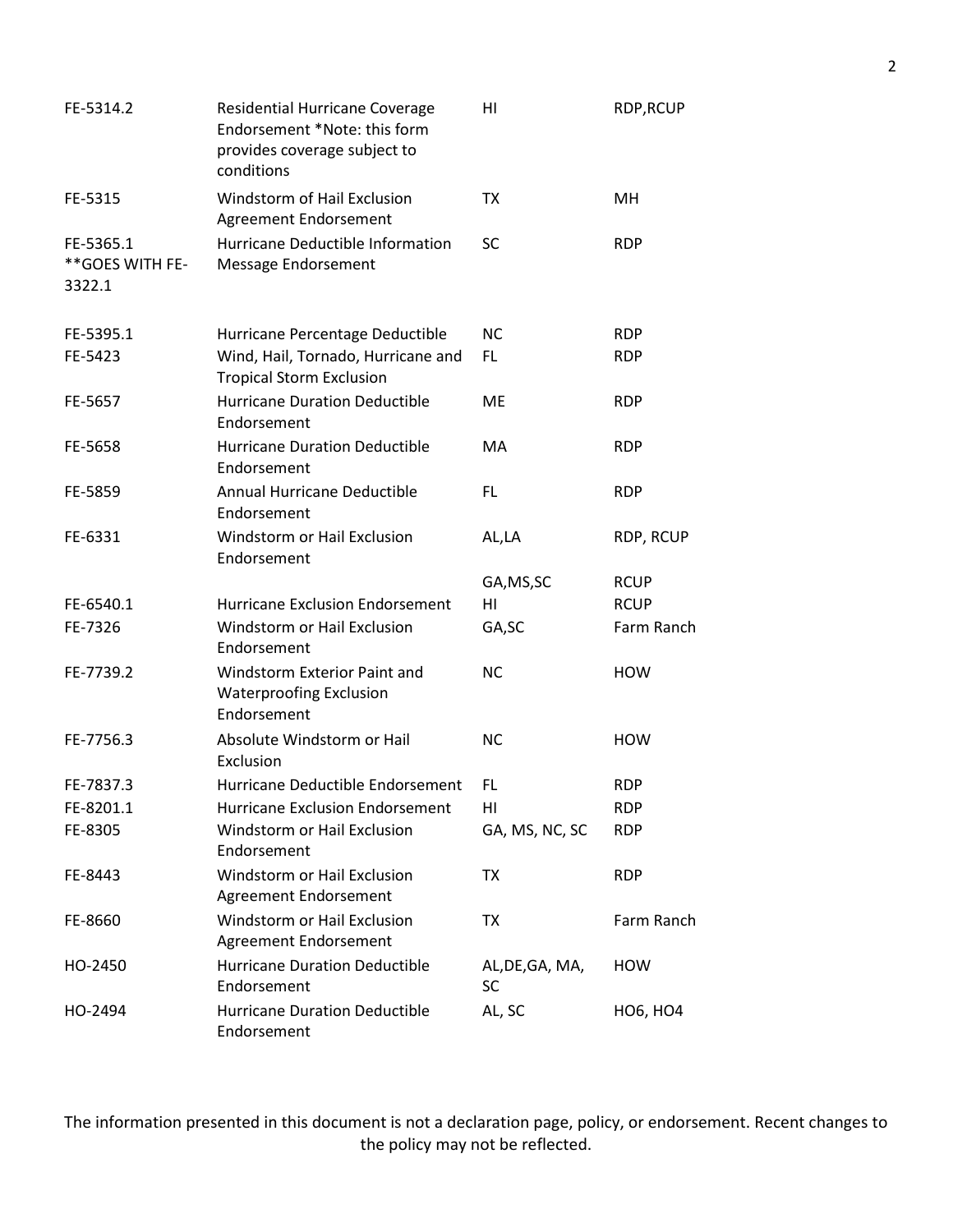| HO-2496   | Windstorm or Hail Exclusion<br>Endorsement                                           | AL, GA, LA, MS,<br><b>SC</b> | <b>HOW, HO6, HO4</b> |
|-----------|--------------------------------------------------------------------------------------|------------------------------|----------------------|
| HO-2554   | <b>Hurricane Duration Deductible</b><br>Endorsement                                  | <b>NJ</b>                    | <b>HOW</b>           |
| HO-2571   | Hurricane Deductible Endorsement                                                     | FL.                          | <b>HOW, HO6, HO4</b> |
| HO-2576   | Windstorm and Hail Exclusion                                                         | FL.                          | HOW, HO6, HO4        |
| HO-2614   | <b>Hurricane Duration Deductible</b><br>Endorsement                                  | <b>ME</b>                    | <b>HOW</b>           |
| HO-2629   | <b>Hurricane Duration Deductible</b><br>Endorsement                                  | <b>CT</b>                    | <b>HOW</b>           |
| HO-2672   | <b>Hurricane Duration Deductible</b><br>Endorsement                                  | LA                           | <b>HOW</b>           |
| HO-2673   | <b>Hurricane Duration Deductible</b><br>Endorsement                                  | LA                           | HO <sub>6</sub>      |
| HO-2676   | Named Storm Duration Deductible<br>Endorsement                                       | <b>NH</b>                    | <b>HOW</b>           |
| HO-2684   | Hurricane Deductible Endorsement<br>(New York)                                       | <b>NY</b>                    | <b>HOW</b>           |
| HO-2686   | Windstorm Wrap-Around<br>Endorsement                                                 | <b>NY</b>                    | HO <sub>4</sub>      |
| HO-2696.1 | Hurricane Deductible Information<br>Message Endorsement                              | <b>SC</b>                    | <b>HOW, HO6, HO4</b> |
| HO-2699   | Hawaii Condominium Unitowners<br>Limited Hurricane Windstorm<br>Coverage Endorsement | HI                           | HO <sub>6</sub>      |
| HO-2700   | Hawaii Homeowners Limited<br>Hurricane Windstorm Coverage<br>Endorsement             | HI                           | <b>HOW</b>           |
| HO-2701   | Hawaii Renters Limited Hurricane<br>Windstorm Coverage Endorsement                   | HI                           | HO <sub>4</sub>      |
| HO-2702   | Hurricane Exclusion Endorsement<br>(Hawaii)                                          | HI                           | <b>HOW, HO6, HO4</b> |
| HO-2713   | <b>Hurricane Duration Deductible</b><br>Endorsement                                  | VA                           | <b>HOW</b>           |
| HO-2721   | Windstorm or Hail Exclusion<br>Agreement Endorsement                                 | TX                           | <b>HOW, HO6, HO4</b> |
| HO-2750   | <b>Hurricane Duration Deductible</b><br>Endorsement                                  | MD                           | <b>HOW</b>           |
| HO-2758   | Hurricane Deductible Endorsement                                                     | <b>MS</b>                    | <b>HOW, HO6, HO4</b> |

The information presented in this document is not a declaration page, policy, or endorsement. Recent changes to the policy may not be reflected.